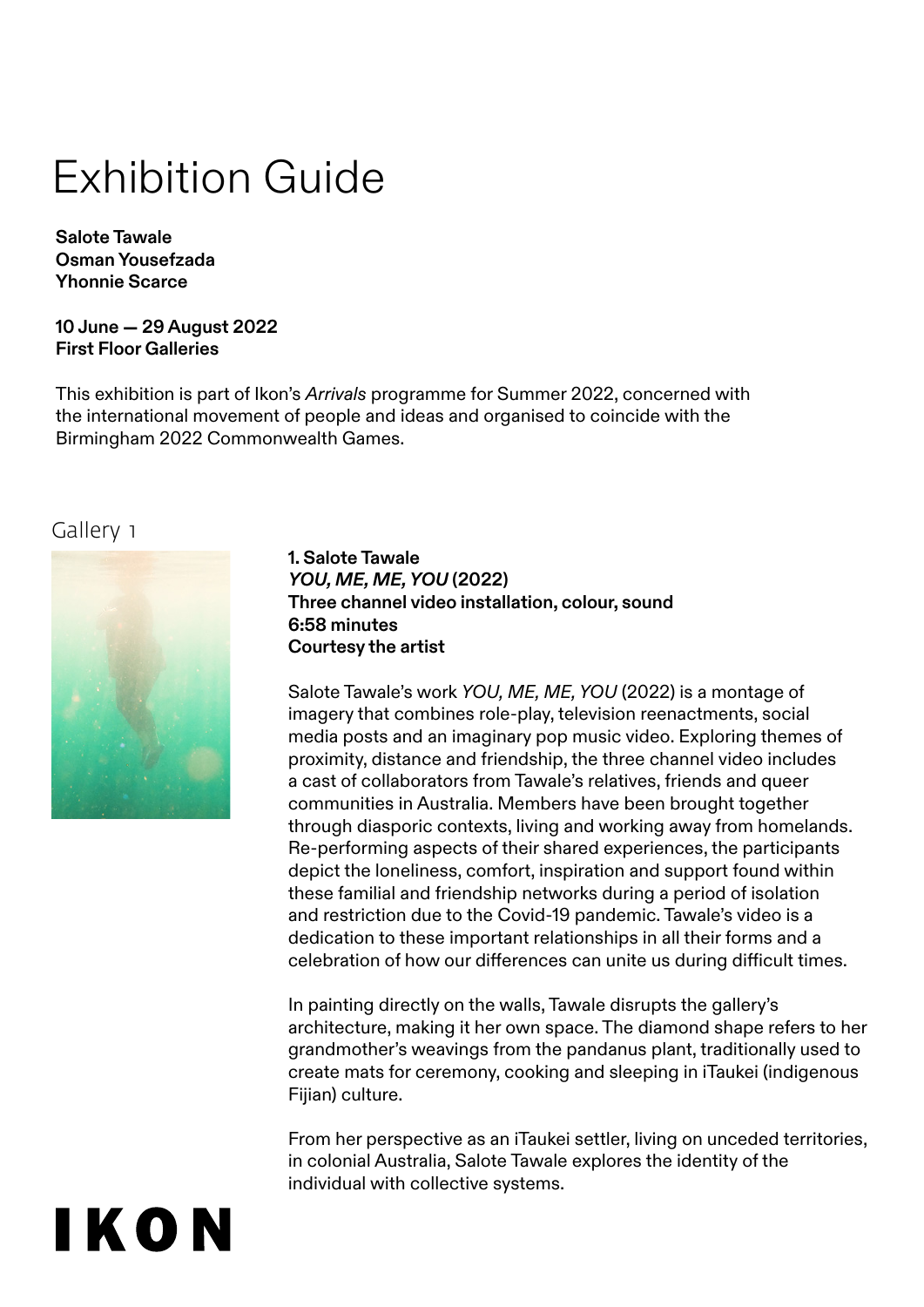Examining through self-performance, Tawale draws on her personal experiences of race, class, ethnicity and gender formed by growing up in suburban Australia. Tawale is an Associate Lecturer at the University of Sydney.

Gallery 2



#### **2. Osman Yousefzada** *Spaces of Transcendence* **(2022) Three channel video, colour, sound 12:46 minutes Courtesy the artist**

*Spaces of Transcendence* (2022) is a story of environments, characters and gestures. Set in the Makli Necropolis in the Sindh province of Pakistan, it reimagines the 14th century burial ground as a site of Sufi science fiction. The complex geometry of the three-channel film is derived from the sandstone architecture of the burial ground, carved with a myriad of Muslim, Hindu and Persian motifs. Connecting the worlds of the living and the dead, the site contains a secret language, protected by the wrapped figures carrying *alams* (pennons/flags) and requiring a marginalised voice to decode it.

Divine access is granted by the *khawaja sara* (a term that encompasses all gender variant identities) whose ritualised bathing in milk and repetition, of the hand and the head, leads to spiritual ecstasy. The circular sounds of singing bowls and solar activity are carried in the whorl of a shell and the whirl of dyeing cloth, opening portals onto Sufi cosmology and consciousness. *Spaces of Transcendence* calls forth an Islamic Futurism that promises to free the oppressed from social and political realities.

Osman Yousefzada is a British artist of Pakistani heritage. His interdisciplinary art practice revolves around modes of storytelling, merging autobiography with fiction and ritual. His work is concerned with the representation and rupture of migrational experience and makes reference to socio-political issues.

Gallery 3



#### **3. Yhonnie Scarce**  *The Near Breeder* **(2022) Glass installation Courtesy the artist and** *THIS IS NO FANTASY*

Australian Aboriginal artist Yhonnie Scarce presents a major new suspended glass installation, *The Near Breeder* (2022) – the sixth in a series of 'clouds' created since 2015. Each cloud takes the form of a British atmospheric nuclear test conducted in south Australia during the 1950s and 1960s.

It is almost seventy years since a pair of nuclear bombs, Totem I and II, were detonated at Emu Field, a sandstone plateau in the Great Victoria Desert. Using a photograph of the Totem I test, Scarce cut off the top half of the fallout cloud and inverted it.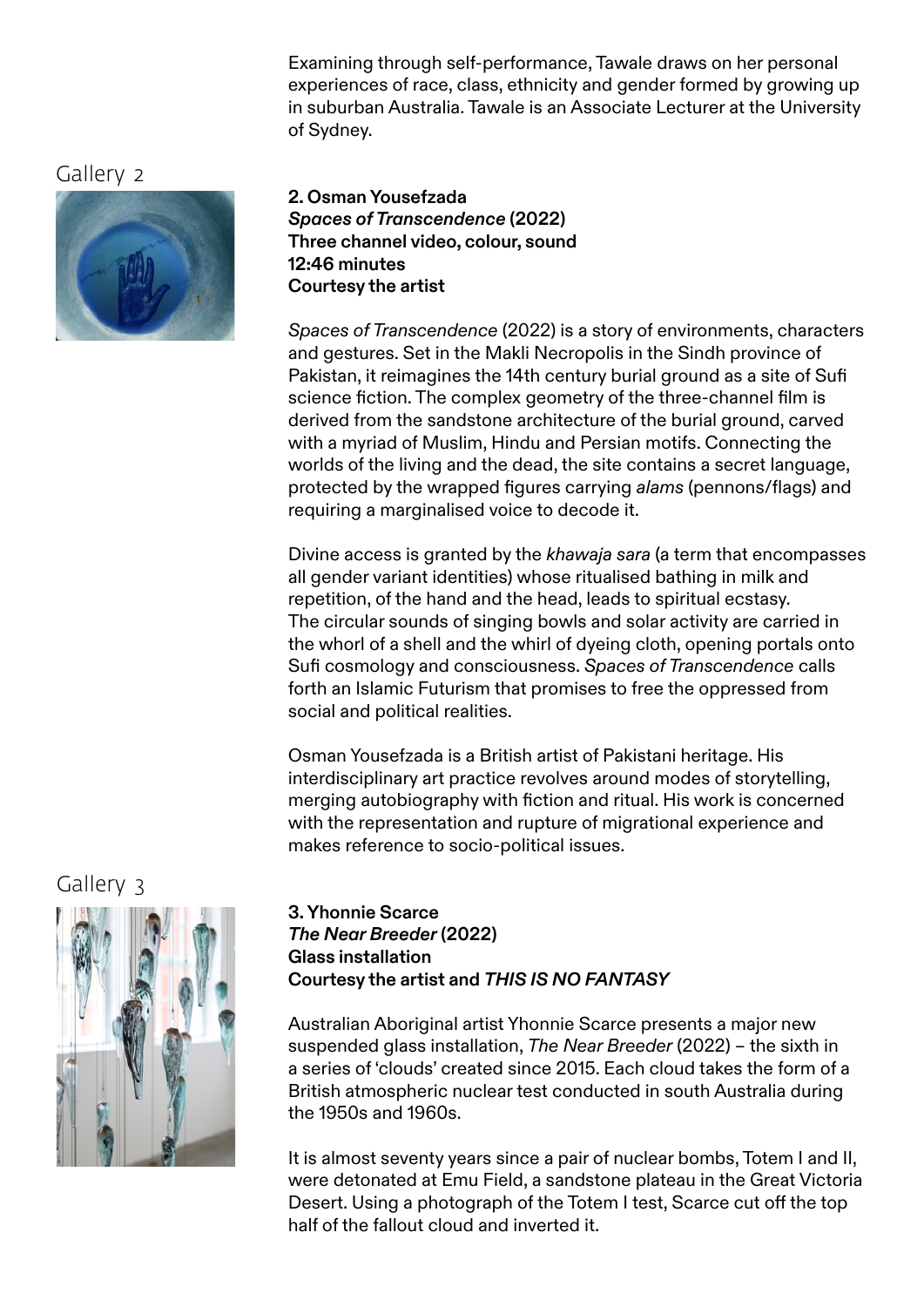The resulting shape informs the schema for *The Near Breeder*, which comprises approximately 600 hand blown glass forms that resemble yams, a staple food for Aboriginal people. The tests had a lasting impact on the Aboriginal community, with many members missing and their ancestral lands contaminated with residual radiation.

After the Emu Field tests, a permanent site was established at Maralinga, which became part of the vast Woomera Prohibited Area (WPA). The nuclear tests that occurred between 1956-63 caused the crystallisation of the desert sand; a phenomenon that Scarce references in her glass practice. The green and black colours of the yams refer to the diversity of the native vegetable, as well as the pieces of glass that litter her local landscape. Born ten years after the last test in the WPA, Scarce belongs to the Kokatha and Nukunu peoples. In previous glass projects, she has addressed the high number of infant deaths that occurred during and after the British nuclear programme.

For Scarce, it is important that *The Near Breeder* is being exhibited in Birmingham where the first theoretical mechanism for the detonation of an atomic bomb was designed during World War II. In 1940, a memorandum was published by the expatriate German-Jewish physicists Otto Frisch and Rudolf Peierls while working for the Australian physicist Mark Oliphant at the University of Birmingham. They continued to promote the use of the atomic bomb in the US and were instrumental in establishing the Manhattan Project, ultimately leading towards its development at Maralinga.

In conducting her research in archives in Birmingham and Cambridge, Scarce has uncovered early propaganda around nuclear energy. The title of the installation, *The Near Breeder*, refers to the early nuclear reactors that were mistaken as a source of renewable energy. Scarce aims to expose the historic secrets of the British nuclear programme in south Australia, while dispelling the current myth of nuclear power as controllable, clean energy.

Hanging from the ceiling, the yams evoke both an explosion and a cloud of inverted water drops, marking the many deaths resulting from nuclear testing. For Scarce, each yam commemorates a missing "old person" from her Aboriginal community. Their presence can be sensed through the phenomenological effects of the installation, including the shadows that appear and disappear throughout the day. It was essential for Scarce to communicate this to staff, students and alumni who blew the glass in the specialist workshops at Wolverhampton School of Art. For Scarce, community practice is critical to the memorial work, which is contingent on the sharing of knowledge and lived experience.

*The Near Breeder* has been commissioned in partnership with TarraWarra Museum of Art and consultant curator Hetti Perkins. Scarce's concern for the environment is reflected in a simultaneous presentation at Palais de Tokyo, in collaboration with Ikon, as part of a group exhibition *Reclaim the Earth* (15 April – 4 September 2022).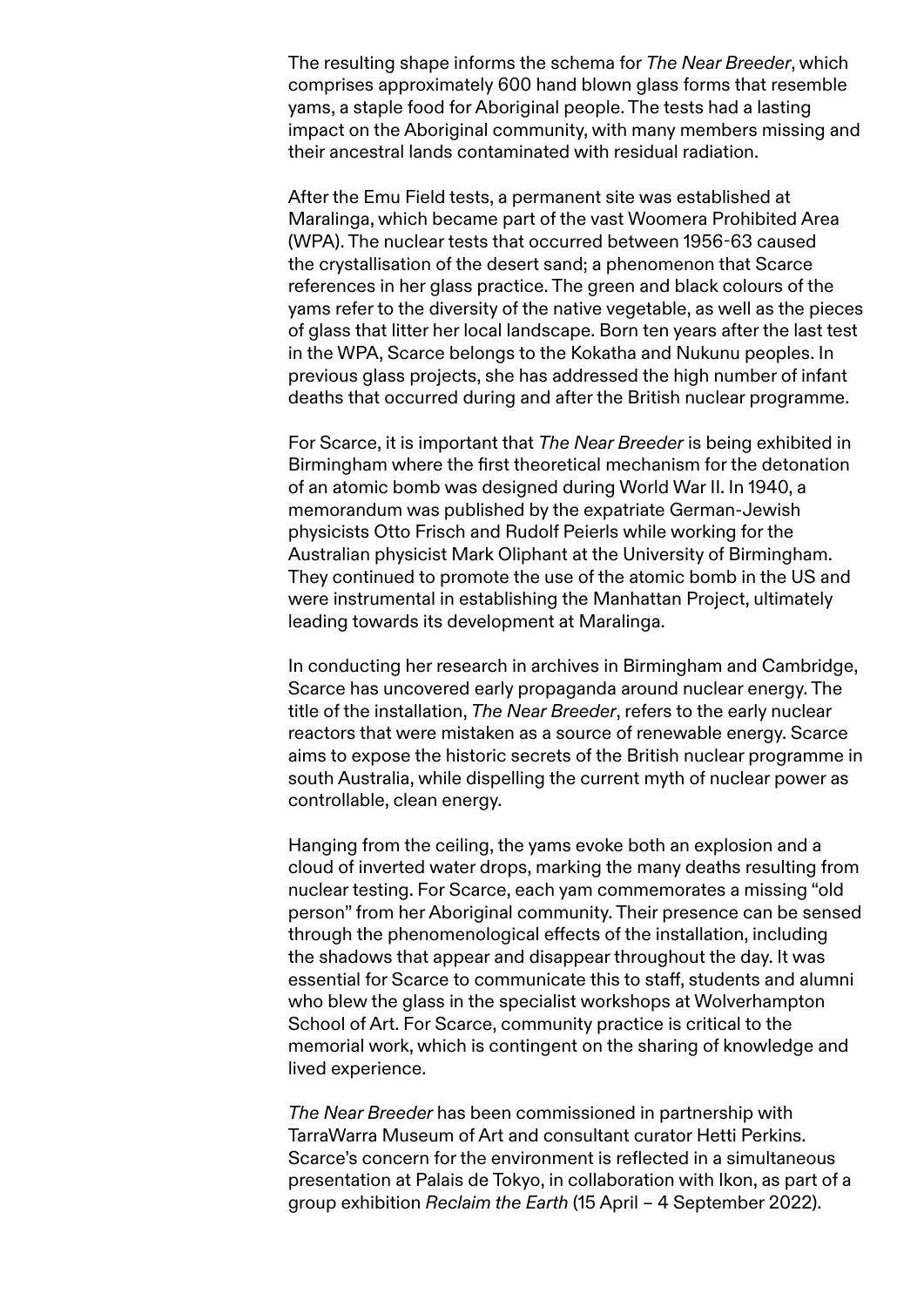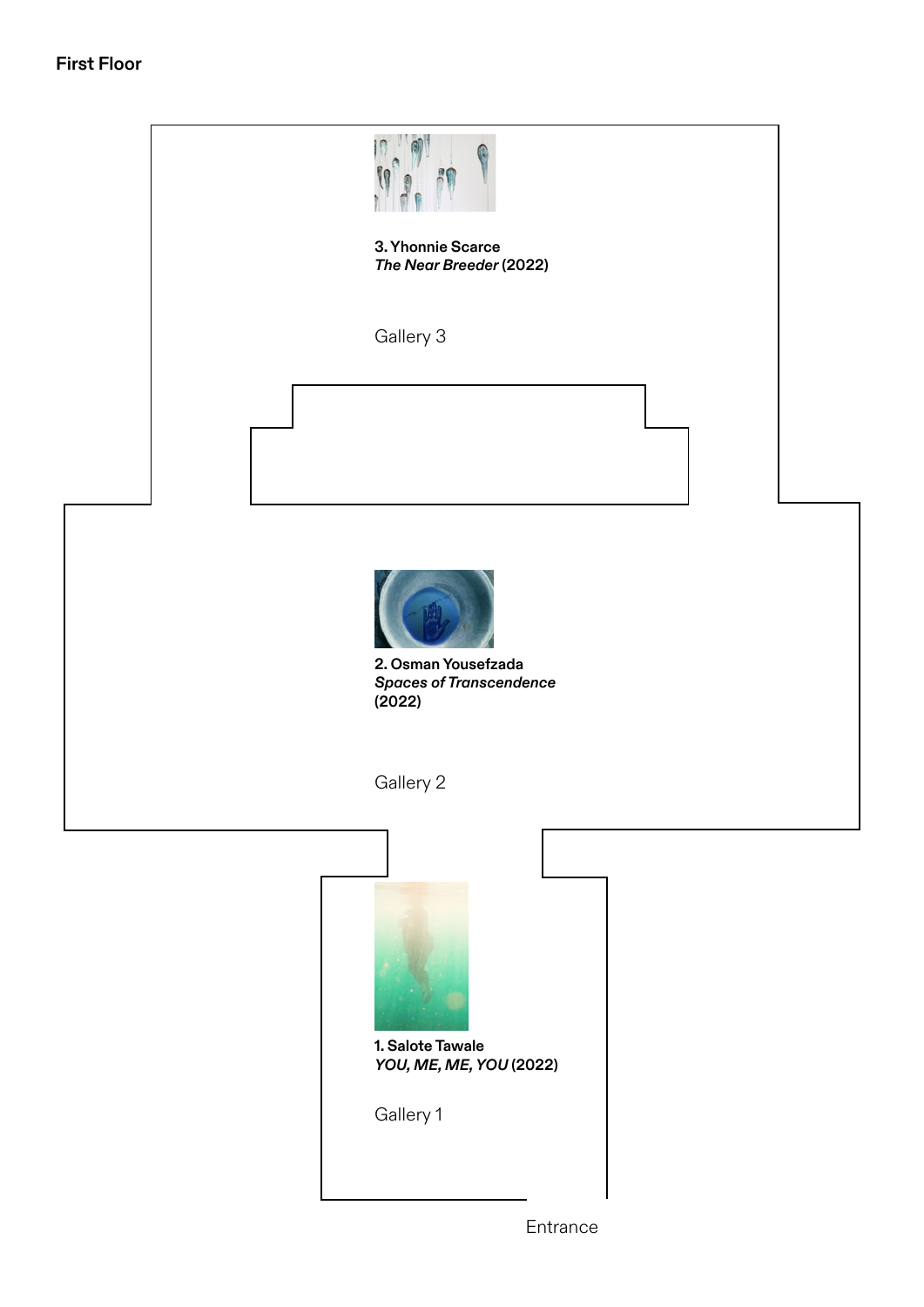#### **Salote Tawale**  *YOU, ME, ME, YOU* **(2022)**

Special thanks to: Sidney McMahon, Nei Vilisi, Sarah Rodigari, Lil Colgan, Xanthe Dobbie, Random cats in a pusher and their owner, Elisa Tawale, Margaret Tawale, Ruth McDougall, Samia Sayed, Anastasia Zaravinos, Priya Panchalingam, EO Gill, Seini Taumoepeau, Garden Reflexxx, Leo Borero, Bec Stegh, Hayley Forward, Kate Britton, and Stuart.

Commissioned by Ikon and the Museum of Contemporary Art Australia (MCA) as part of *Made in Birmingham/Made in Sydney*.

#### **Osman Yousefzada**

#### *Spaces of Transcendence* **(2022)**

Director: Osman Yousefzada Producer: Shahrukh Waheed DOP: Nadir Siddiqui Assistant camera: Anas Siddiqui Sound design: Jack Jelfs Editor: Husain Qaizar Cast: Bindiya Rana, Tamana, Sapna and Natasha

Special thanks to: Sharmeen Obaid-Chinoy

Commissioned by Ikon and the Museum of Contemporary Art Australia (MCA) as part of *Made in Birmingham/Made in Sydney.*

#### **Yhonnie Scarce**

#### *The Near Breeder* **(2022)**

Special thanks to: Simon Eccles, (Technical Demonstrator in Glass, Wolverhampton School of Art), Morgan Stockton, Suraya Meah, Madeline Cosier and Madeleine Hughes.

*Made in Birmingham/Made in Sydney a*nd *The Near Breeder* are supported by the UK/Australia Season Patrons, the Australian Government, the British Council, and Creative Partnerships Australia through the Australian Cultural Fund as part of the UK/Australia Season 2021-22.